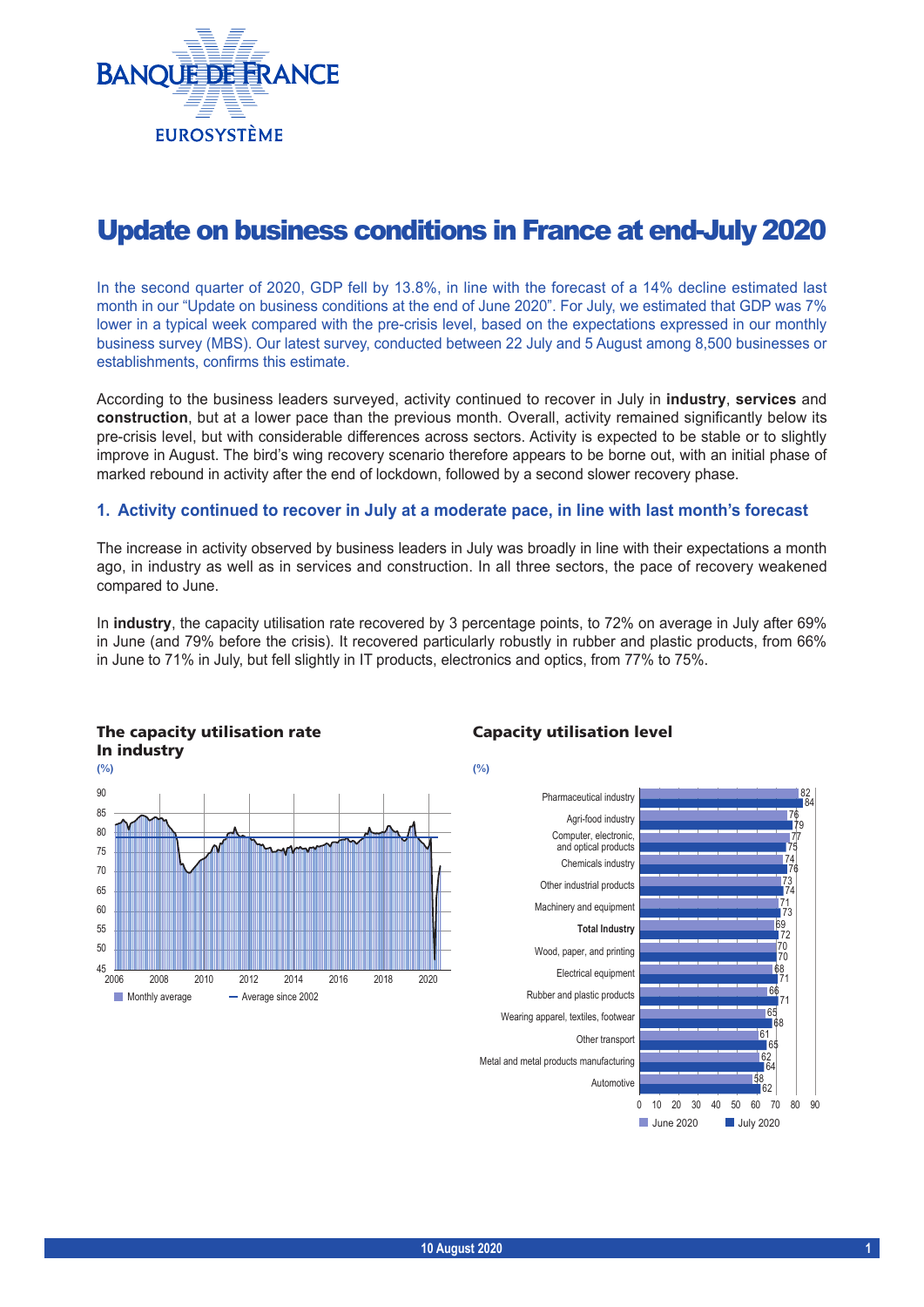

Activity was close to its pre-crisis level in sectors such as agri-food and pharmaceuticals. However, it remained very weak in other sectors, particularly in the metalworking, automotive and other transport sectors.

In **services**, the recovery continued but activity remained well below normal in the hotel and catering, rental (equipment, cars), advertising and market research sectors. Conversely, activity was close to its pre‑crisis level in sectors such as automobile repair and IT and information services.

In **construction**, activity continued to improve and neared its pre-crisis level.

Against this backdrop, also marked by the provision of support to businesses via state-guaranteed loans (SGLs), **cash positions** barely changed in industry and remained close to pre‑crisis levels. In services, cash positions continued to recover but remained below pre-crisis levels.



#### **In August, activity is expected to level off in both industry and services**

In **industry**, business leaders expect relatively stable activity in most sectors. However, the improvement should continue in the automotive sector.

In **services**, activity is expected to be stable overall.

Activity is expected to recover slightly in **construction** and should reach a near‑normal level.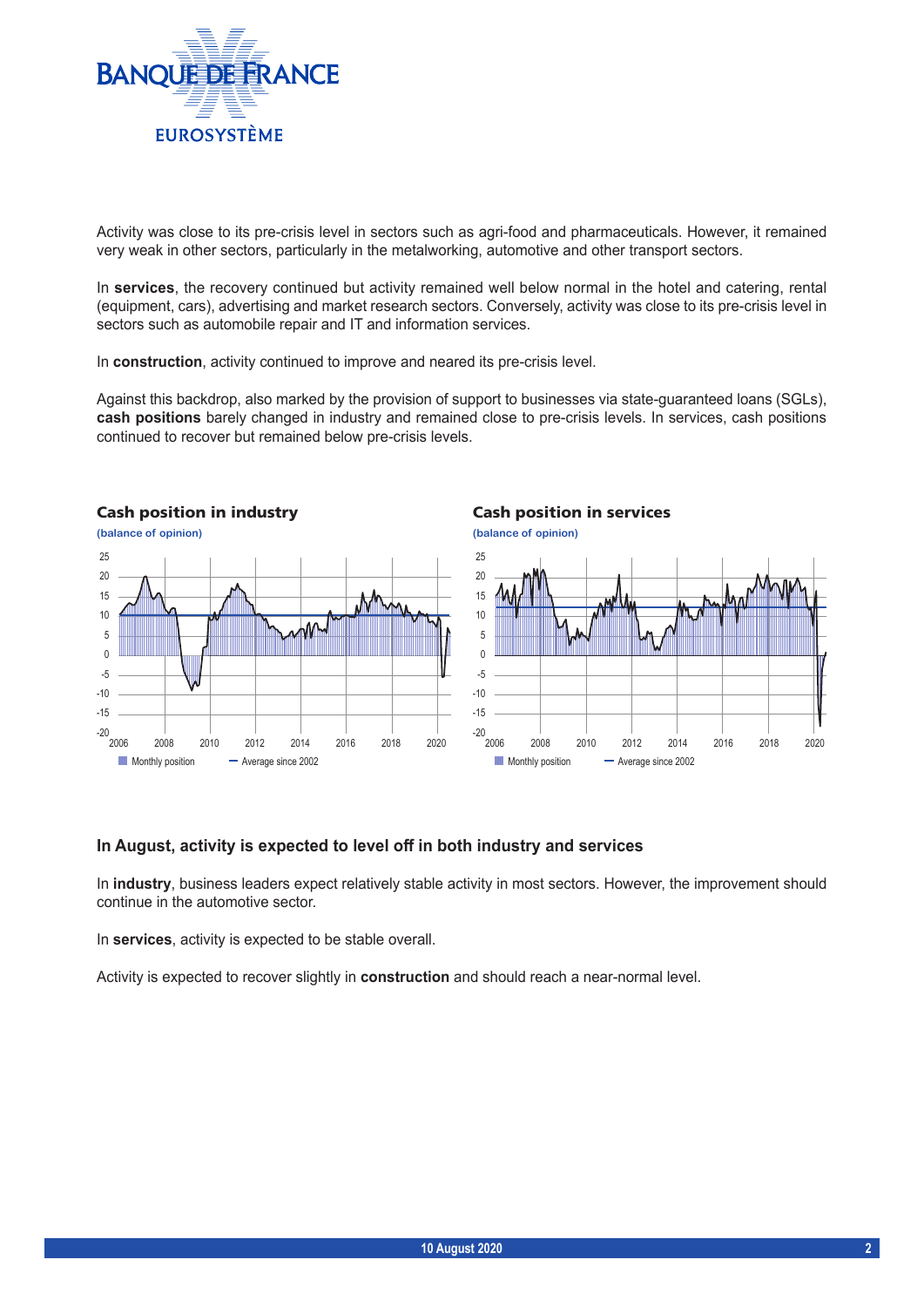

## Business leaders' expectations regarding their level of activity in August



Interpretation: in the automotive industry, in April, activity was deemed by business leaders to be 11% of normal levels; in July, activity in this sector reached 72% of "normal" levels; business leaders in the automotive industry expect activity to pick up in August to reach 78% of normal levels.